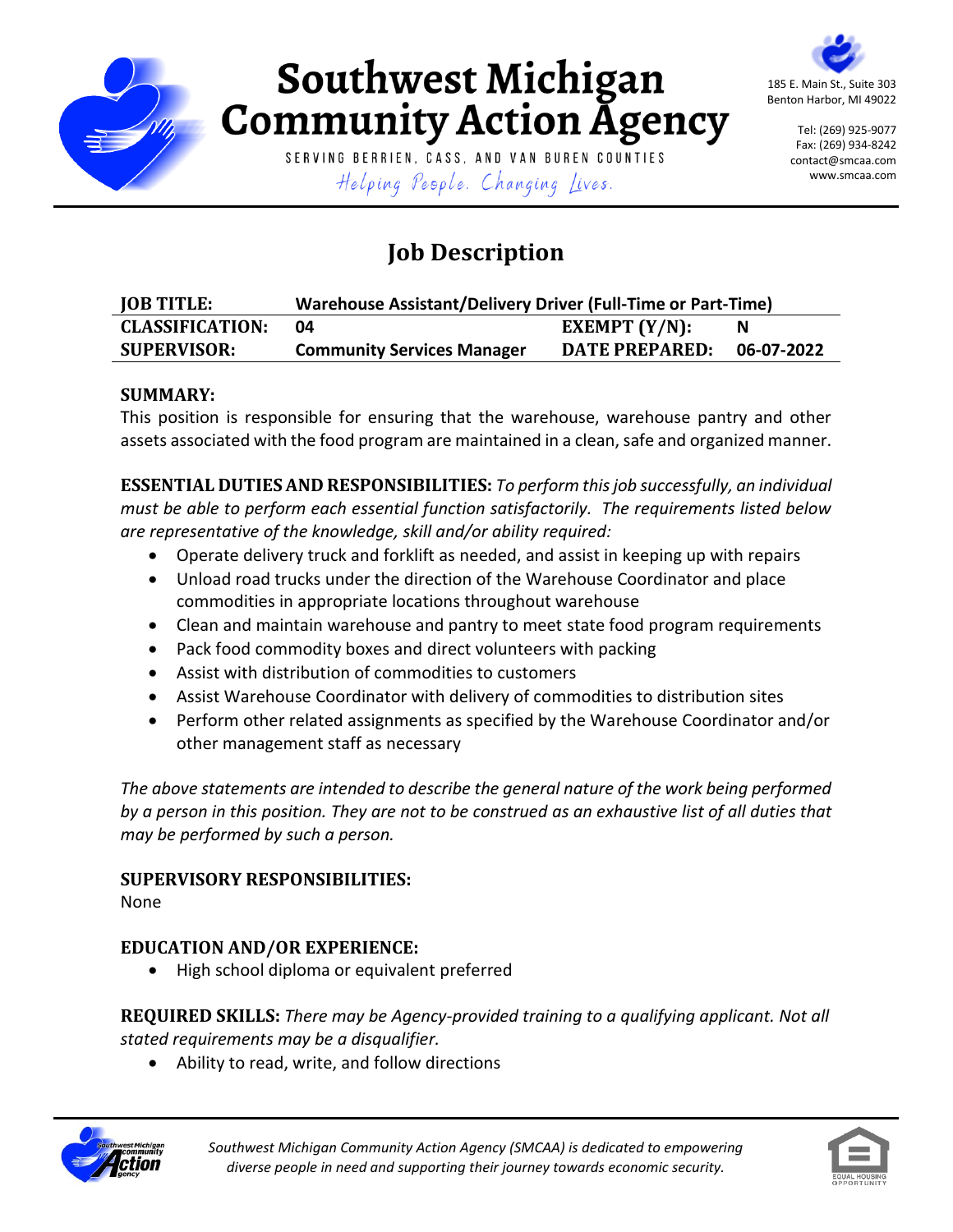

#### **CERTIFICATES, LICENSES, REGISTRATIONS:**

Valid Michigan driver's license

**PHYSICAL DEMANDS:** *The physical demands described here are representative of those that must be met by an employee to successfully perform the essential functions of this job:*

- While performing the duties of this job the employee is regularly required to talk or hear. The employee frequently is required to sit. The employee is occasionally required to stand, walk, use hands to finger, handle or feel objects, tools, or controls, reach with hands and arms, and stoop, kneel, or crouch.
- The employee may be required to lift 50 pounds.

**WORK ENVIRONMENT:** *The work environment characteristics described here are representative of those an employee encounters while performing the essential functions of this job:*

- Noise level in this environment is usually moderate.
- Warehouse may be cold or hot, dependent on season
- Warehouse may not be overly clean (dusty, damp, etc.)

#### **GRANT OR EXTERNALLY FUNDED POSITION:**

This position will continue only if sufficiency grant or external funds are provided.

#### **SMCAA ON DIVERSITY, EQUITY, AND INCLUSION:**

SMCAA is committed to fostering, cultivating and preserving a culture of diversity, equity and inclusion. Our human capital is the most valuable asset we have. The collective sum of the individual differences, life experiences, knowledge, inventiveness, innovation, self-expression, unique capabilities and talent that our employees invest in their work represents a significant part of not only our culture, but our reputation and company's achievement as well.

We embrace and encourage our employees' differences in age, color, disability, ethnicity, family or marital status, gender identity or expression, language, national origin, physical and mental ability, political affiliation, race, religion, sexual orientation, socio-economic status, veteran status, and other characteristics that make our employees unique.

SMCAA believes that all people belong and deserve fairness, justice, and inclusivity. The strength of our community comes from our diversity and we celebrate the visible and invisible qualities that make each person unique, including race, gender, age, sexuality, ability, religion, national origin, gender identity, and other identities.

SMCAA is committed to aligning our culture and business practices to be a beacon of diversity, equity, inclusion, and belonging for all people. SMCAA will continue to reflect diversity in its organizational governance, volunteer structure, staffing, funding decisions, and policies. Through this commitment, SMCAA strives to be a role model in Southwest Michigan by